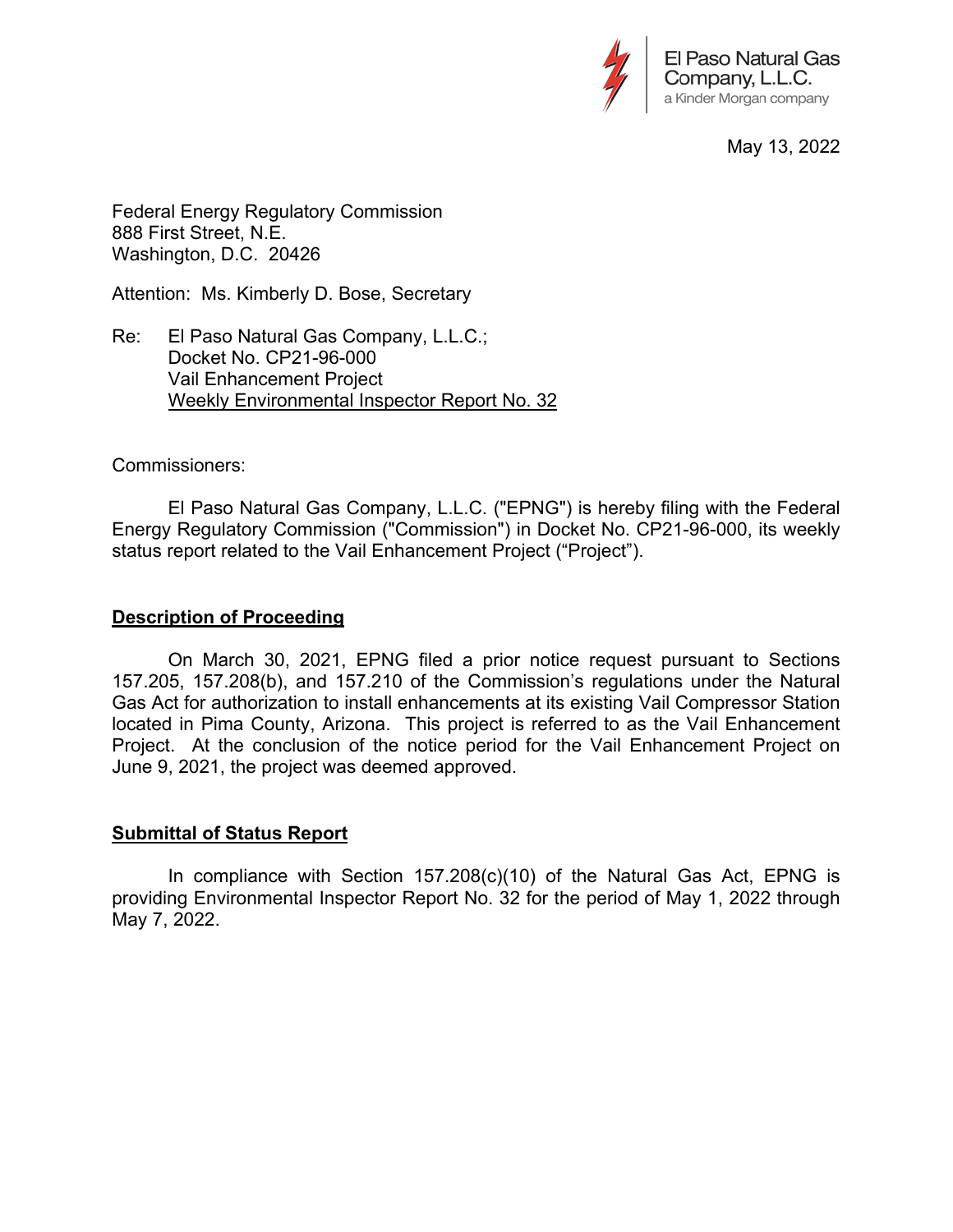# **Filing Information**

 EPNG is e-Filing this letter and report with the Commission's Secretary in accordance with the Commission's Order No. 703, *Filing Via the Internet*, guidelines issued on November 15, 2007 in Docket No. RM07-16-000.

Respectfully submitted,

EL PASO NATURAL GAS COMPANY, L.L.C.

By\_\_\_\_\_\_\_\_\_\_\_/s/\_\_\_\_\_\_\_\_\_\_\_\_\_\_

Francisco Tarin Director, Regulatory

**Enclosures**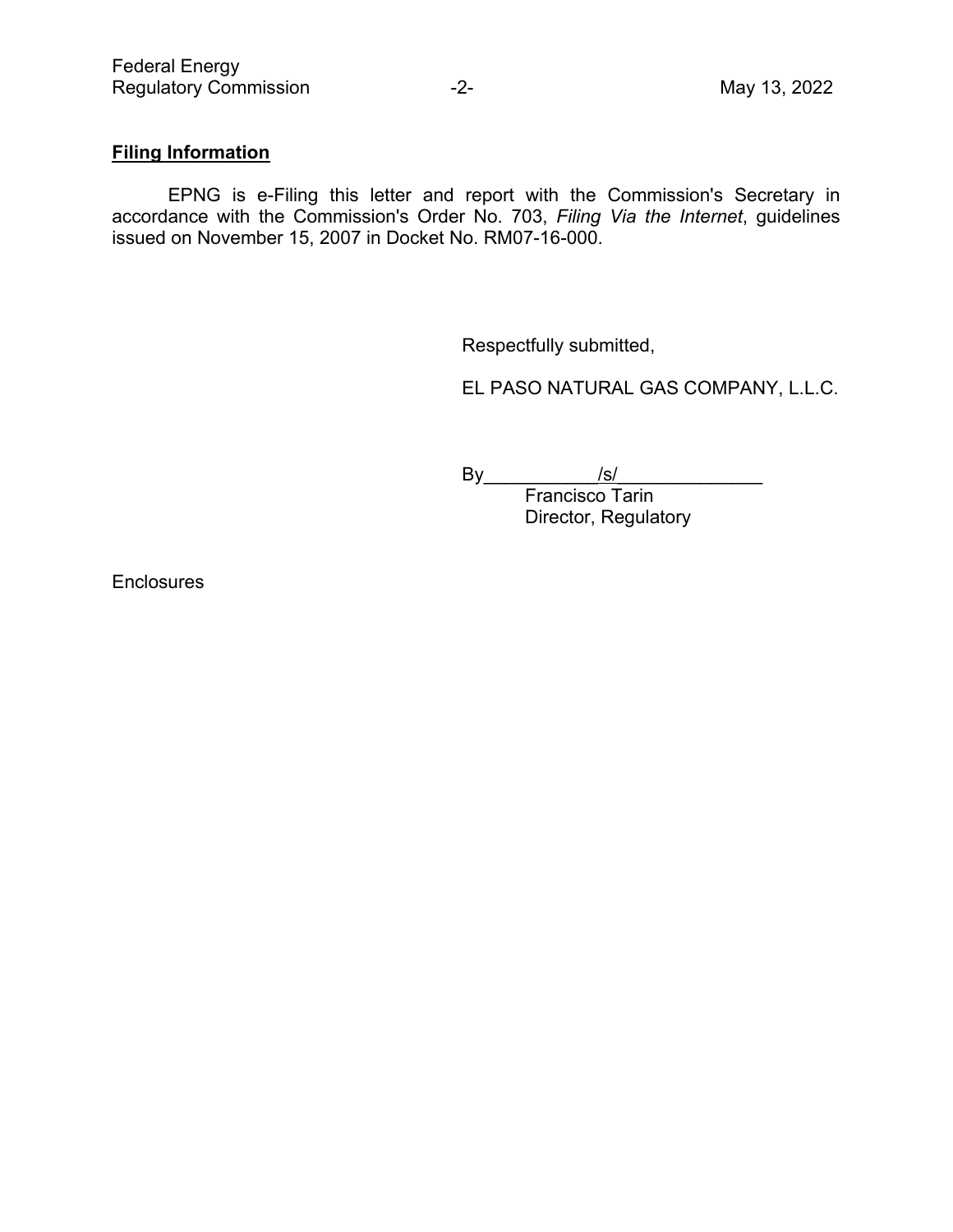## **Certificate of Service**

 I hereby certify that I have this day caused a copy of the foregoing documents to be served upon each person designated on the official service list compiled by the Commission's Secretary in this proceeding in accordance with the requirements of Section 385.2010 of the Federal Energy Regulatory Commission's Rules of Practice and Procedure.

Dated at Colorado Springs, Colorado as of this 13<sup>th</sup> day of May 2022.

/s/

Francisco Tarin

Two North Nevada Avenue Colorado Springs, Colorado 80903 (719) 667-7517